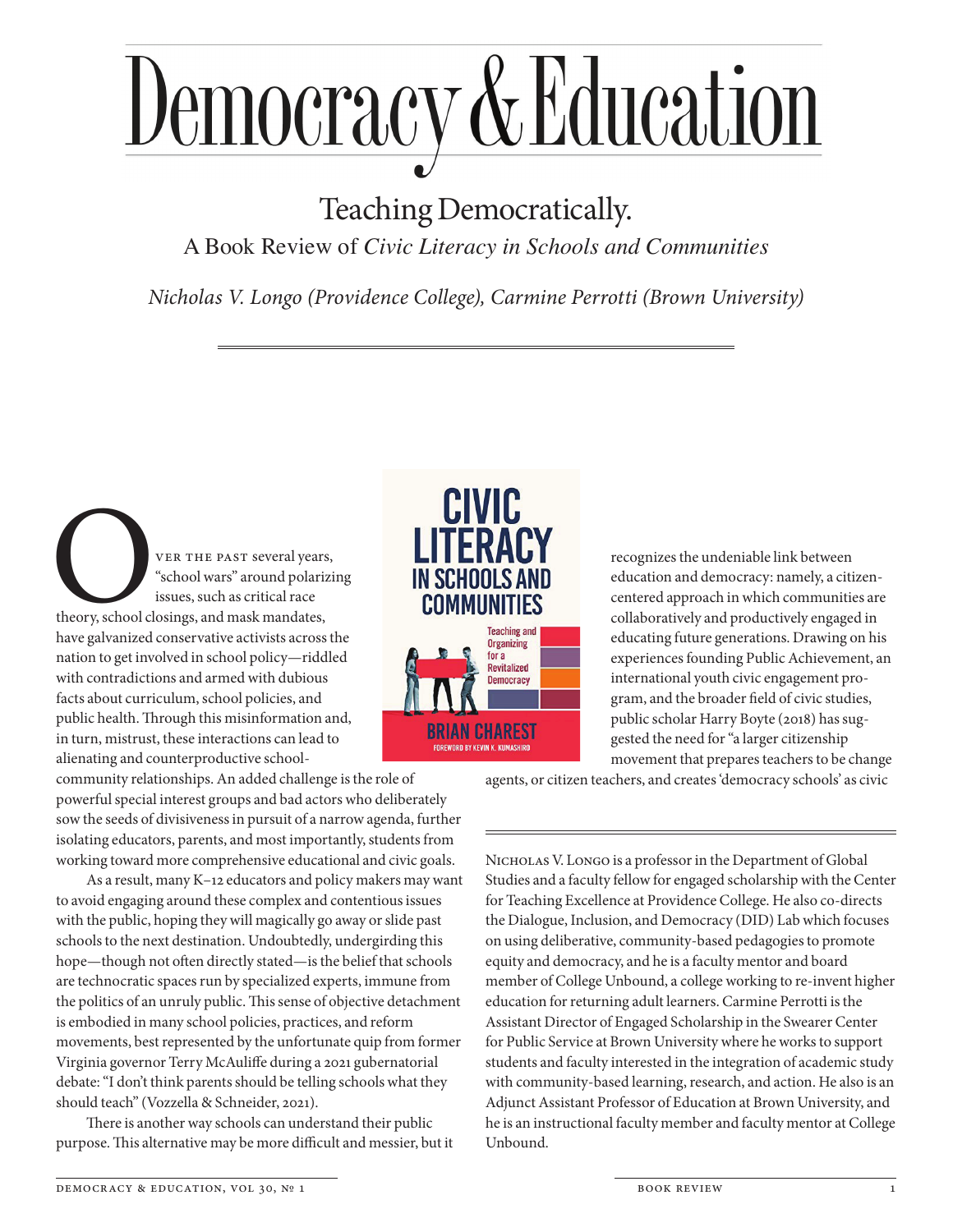hubs in the life of communities, strengthening values of culture and community and reinvigorating a democratic purpose for education" (p. 129).

It is toward this pursuit of democratic purposes that Charest's *Civic Literacy in Schools and Communities: Teaching and Organizing for a Revitalized Democracy* (2021) makes an important contribution. Like Boyte and others advancing civic renewal, Charest aims to build "a new educational movement based on collaboration, coalition building, and collective action across the many social boundaries we encounter" (p. xx). This entails shifting the way society thinks about schooling and the role of teachers so that teachers are asked to collaborate with students, parents, and community members to address the larger societal problems that stop young people from reaching their full potential, such as systemic racism, poverty, and other inequalities. This requires going beyond seeing schooling as a mechanism for individual achievement, towards a world where education is connected to a larger vision for social change.

With this more expansive vision for schooling, *Civic Literacy in Schools and Communities* draws on Charest's (2021) experiences as a seasoned teacher who now prepares future educators by asking us to see the role of teachers "differently and more democratically" (p. xvi). This means paying attention to the many connections that schools have to local communities—and vice versa. Arguing that traditional education is disconnected from the communities that surround schools, Charest recognizes that the lived experiences of students, including their cultural and community contexts, need to be at the forefront of teaching and learning.

Charest (2021) makes clear something we have noted elsewhere: schools and communities are inexplicably linked and solutions to the problems in each must be addressed by harnessing the many talents in the "the ecology of civic learning" (Longo, 2007, p. 4). Thus, schooling is entangled within a larger ecosystem that includes complex and intersecting social problems as well as a web of community assets which can be tapped for collective learning and problem-solving. This involves recognizing the roles parents, community members, and community institutions play in education (Longo, 2007; Perrotti, 2021). Yet our current education system pays little attention to the intersection of the many configurations of learning. As a result, *Civic Literacy in Schools and Communities* stands out by offering a more comprehensive and reciprocal framework for civic learning that repositions schoolcommunity relations towards the pursuit of not just individual well-being, but also "the revitalization of communities" (Charest, 2021, p. 12).

With an awareness of his positionality as a white educator who taught in communities of color, Charest (2021) calls for humility, along with a critical analysis of power and privilege in education. He then takes notice of the often-unutilized power that communities can have on schooling and teaching. He offers a useful critique of the technocratic model that silos teachers and rewards narrow individual student achievement (assessed mostly through standardized test scores), while ignoring broader societal contexts. He then offers solutions that draw directly on his frustrations and insights from inside the classroom. Most helpful is

the recognition of relationship building with community members as central to the work of teachers, along with the introduction of community-organizing strategies for doing this relational work, including having one-on-one conversations, holding listening sessions, and engaging in community asset mapping and power analyses.

One challenge Charest (2021) recognizes is that professional teachers—most often white educators from outside the communities they are teaching in—who take on the role of citizen teachers may try to impose their own ideas, "transform[ing] people into our own image of what we think they should be" (p. 116) As a result, these strategies position citizen teachers to learn the art of dialogue to be able to truly listen and value local knowledge. This entails rethinking expertise so that teachers are able to put their "individual experience and knowledge to work trying to achieve collective goals" (Charest, 2021, p. 116).

Despite not providing a specific definition of what he means by "civic literacy," Charest (2021) presents a number of strong case examples that demonstrate how teachers utilize organizing strategies to engage with communities in meaningful ways, teach for youth civic action, and attempt to reframe the way schools and communities interact. These examples range from offering reflections on his personal experiences organizing a political candidate forum and accountability session with students and local organizers in Chicago that reinforces the importance of "creating opportunities for students to develop as citizens" in their community-based settings (p. 61); to describing a culturally relevant curriculum that asks students, teachers, and community members to study local history and then offer locally generated community tours in which community "becomes the curriculum," (p. 78); to introducing an innovative small public school in Seattle that shows that "inquiry-based, democratically-run schools" are possible (p. 94).

The practical examples that Charest (2021) presents are useful; however, they are relatively limited in their depth, not matching the larger vision for "citizen teachers" set forth in the conclusion of his book. Thus, the cases would have been strengthened by drawing upon the many youth civic engagement programs in K–12 education, such as Public Achievement or Generation Citizen, well-established projects that give students power to work on self-identified community challenges. Likewise, making explicit connections with established models of school-community collaborations would have strengthened his arguments, including the community schools movement, which has brought together parents, community members, and social service providers to address social and educational challenges for many decades, or more recent innovations, such as participatory budgeting, which is gaining traction in K–12 schools and communities as a model that shifts decision-making about funding directly to students, parents, and community members.

The relatively short book (124 pages) would also have been strengthened by taking the time to explore the subterranean historical movement that sees communities as central to educating for democracy, as it is noteworthy that Charest's (2021) broader educational vision is not new. While Charest recognizes the